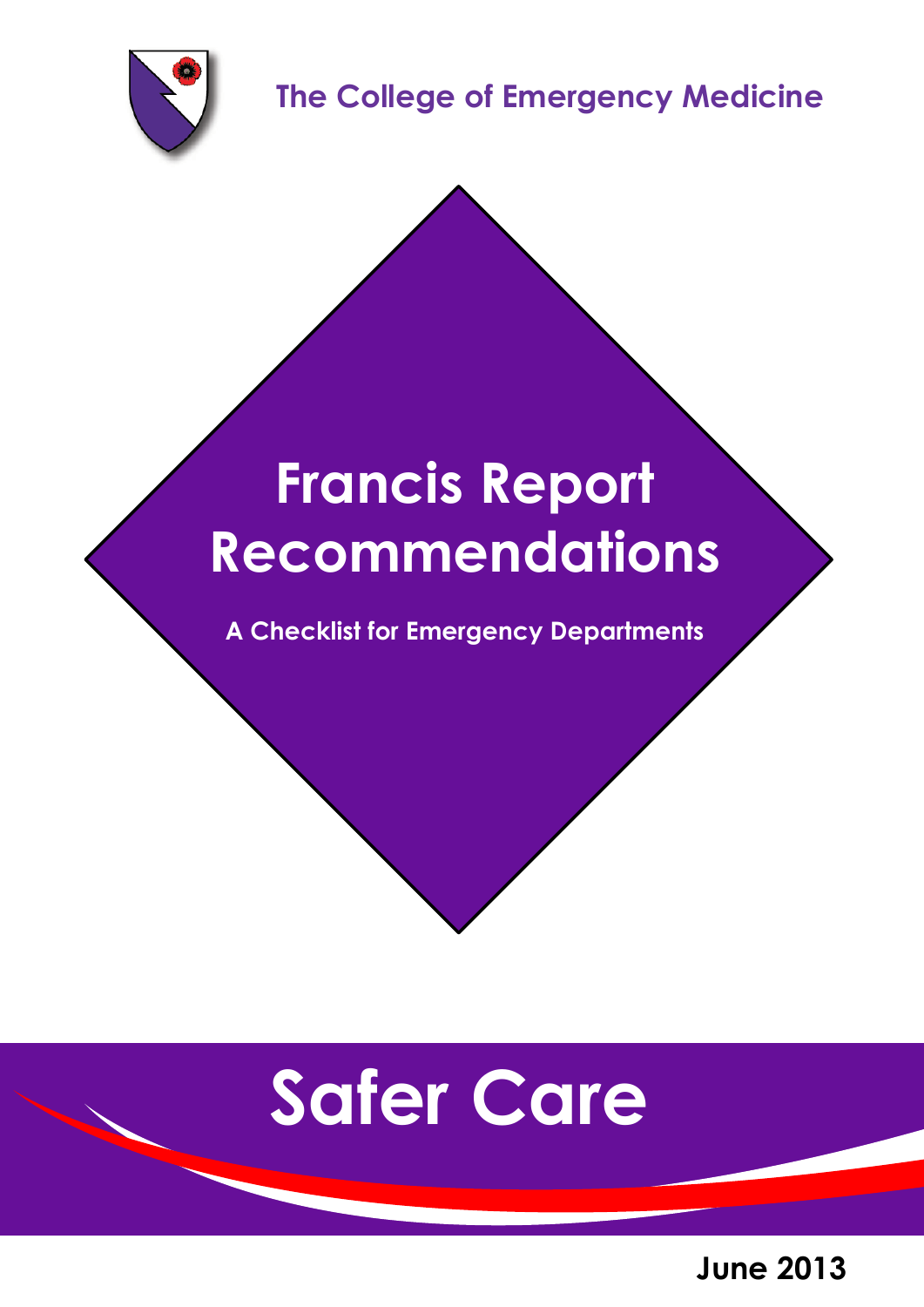

## **Francis Report Recommendations – a Checklist for Emergency Departments**

**The Francis report has many recommendations for organisations as a result of the enquiry. The College has developed this checklist for Clinical Directors of the Emergency Department – taking the most relevant recommendations and identifying key actions for clinical leaders of emergency departments. While the list is not exhaustive it is meant as a handy guide to action that might usefully be taken in the first instance.** 

#### **Accountability for implementation of the recommendations**

**These recommendations require every single person serving patients to contribute to a safer, committed and compassionate and caring service.**

| Rec#           | <b>Recommendation</b>                                                                                                                             | <b>Points to consider</b>                                                                                                                                                                                                                                                                                                                                                                                                                                                                      |
|----------------|---------------------------------------------------------------------------------------------------------------------------------------------------|------------------------------------------------------------------------------------------------------------------------------------------------------------------------------------------------------------------------------------------------------------------------------------------------------------------------------------------------------------------------------------------------------------------------------------------------------------------------------------------------|
|                | All healthcare organisations should consider the findings<br>and recommendations of this report and decide how to<br>apply them to their own work | Identify how your own organisation is going to implement the findings of<br>the Francis report.<br>Who is the responsible member of staff for this programme of work?<br>How will any required changes be shared with you and colleagues?                                                                                                                                                                                                                                                      |
| $\overline{2}$ | The NHS and all who work for it must adopt and<br>demonstrate a shared culture in which the patient is the<br>priority in everything done.        | Has the culture of your organisation or department ever been<br>measured?<br>Are all staff joining the ED aware of the organisational values?<br>Are these values included in their induction?<br>Are all your staff held to account in delivering these values and<br>standards?<br>Is there a process for raising concerns regarding the care of patients?<br>Does everybody know of this process?<br>Is there any evidence that concerns have ever been ignored or actively<br>discouraged? |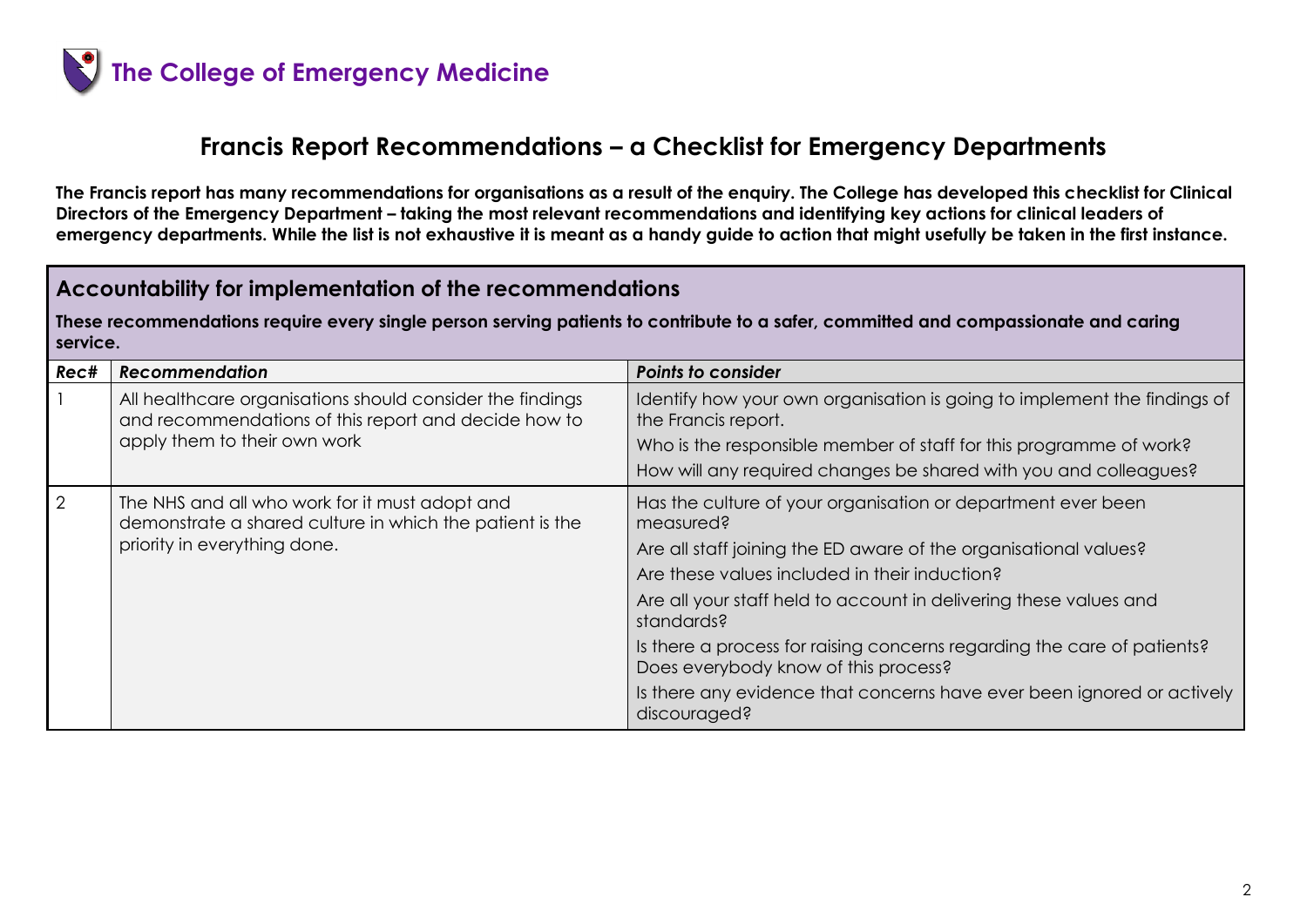### **Fundamental standards of behaviour**

**Enshrined in the NHS Constitution should be the commitment to fundamental standards which need to be applied by all those who work and serve in the healthcare system. Behaviour at all levels needs to be in accordance with at least these fundamental standards.**

| Rec#  | <b>Recommendation</b>                                                                                                                                                                                      | <b>Points to consider</b>                                                                                                                                                                                                                                                                                                                                                                                                                                                                                                       |
|-------|------------------------------------------------------------------------------------------------------------------------------------------------------------------------------------------------------------|---------------------------------------------------------------------------------------------------------------------------------------------------------------------------------------------------------------------------------------------------------------------------------------------------------------------------------------------------------------------------------------------------------------------------------------------------------------------------------------------------------------------------------|
| 11    | Healthcare professionals should be prepared to contribute<br>to the development of, and comply with, standard<br>procedures in the areas in which they work.                                               | Are there a clear set of behavioural standards in use within your<br>organisation?<br>Are all staff informed of these and held to account for following them,<br>no matter their seniority?<br>Is there a procedure (e.g. dignity at work policy) or help (coaching)<br>available for those who are affected by professional disagreements?                                                                                                                                                                                     |
| 12/98 | Reporting of incidents of concern relevant to patient safety,<br>compliance with fundamental standards or some<br>higher requirement of the employer needs to be not only<br>encouraged but insisted upon. | What is the reporting rate of your organisation?<br>Is it a high or low reporter nationally?<br>Does every incident or near miss get reported in your organisation?<br>Is every incident (moderate and above) investigated formally and the<br>results fed back to all staff?<br>Do staff know how to report?<br>Is the process as simple as it can be?<br>Is every incident reviewed and the themes collated within the<br>department?<br>How is the learning from these incidents incorporated into policy,<br>procedure etc. |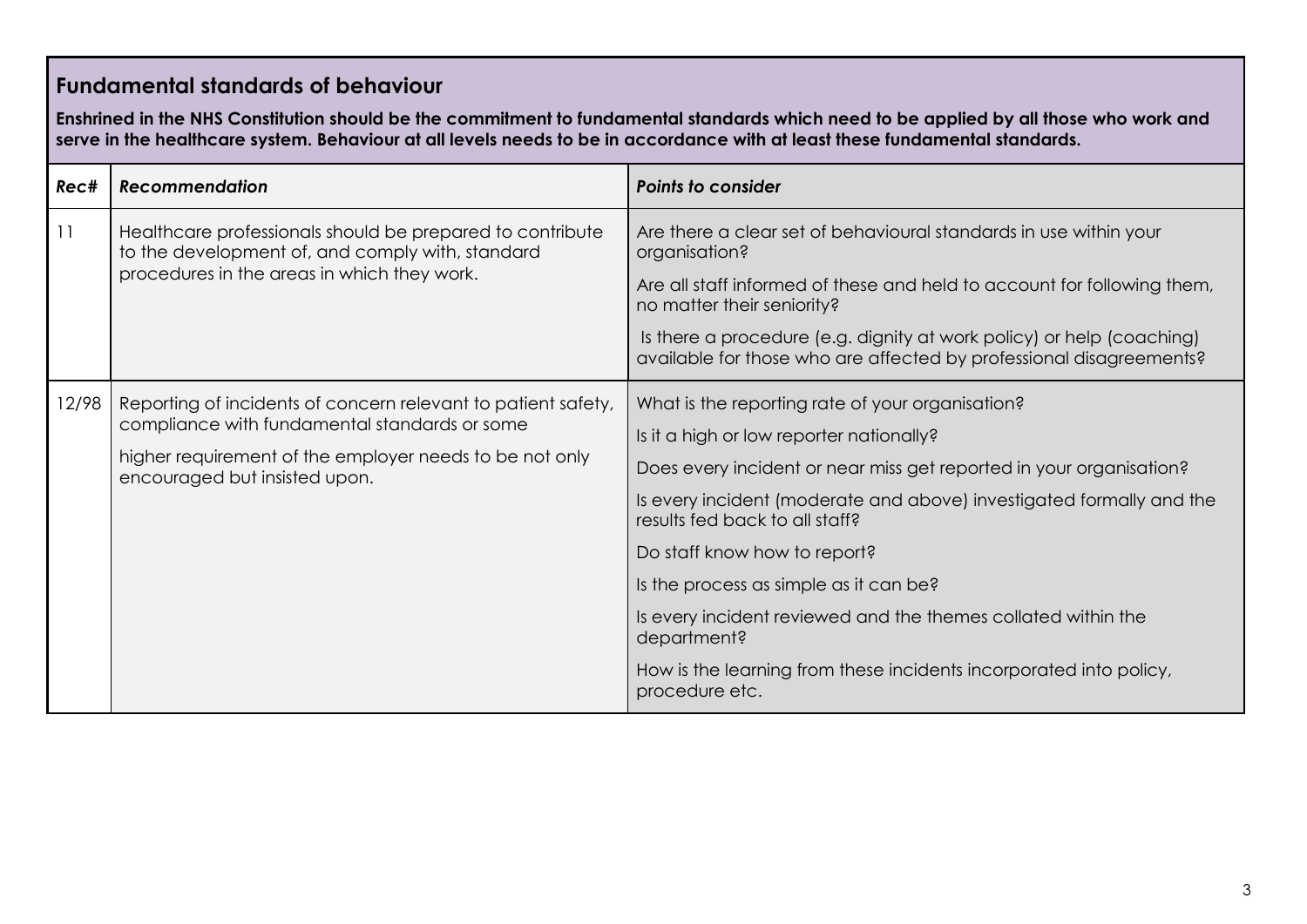#### **A common culture made real throughout the system – an integrated hierarchy of standards of service**

**No provider should provide, and there must be zero tolerance of, any service that does not comply with fundamental standards of service. Standards need to be formulated to promote the likelihood of the service being delivered safely and effectively, to be clear about what has to be done to comply, to be informed by an evidence base and to be effectively measurable.**

| Rec#  | <b>Recommendation</b>                                                                                                                                                                                                                                             | <b>Points to consider</b>                                                                                                                                                      |
|-------|-------------------------------------------------------------------------------------------------------------------------------------------------------------------------------------------------------------------------------------------------------------------|--------------------------------------------------------------------------------------------------------------------------------------------------------------------------------|
| 17    | Standards, governance and working with the commissioners                                                                                                                                                                                                          | Ensure service is engaged locally with the commissioners about<br>standards and monitoring of those standards                                                                  |
| 23/25 | NICE evidence based guidelines and standards                                                                                                                                                                                                                      | Do you monitor the NICE guidance and have plans for implementation?<br>Does your audit system include a structured programme to<br>systematically audit against such guidance? |
| 40    | Complaints; It is important that greater attention is paid to<br>the narrative contained in, for instance, complaints data, as<br>well as to the numbers.                                                                                                         | How do you monitor your complaints data – and themes?                                                                                                                          |
| 76    | Governors ; Arrangements must be made to ensure that<br>governors are accountable not just to the immediate<br>membership but to the public at large – it is important that<br>regular and constructive contact between governors and<br>the public is maintained | If you are a foundation trust – who are your Governors, do you have<br>clear links to Governors, is one of your Team a governor of your Trust?                                 |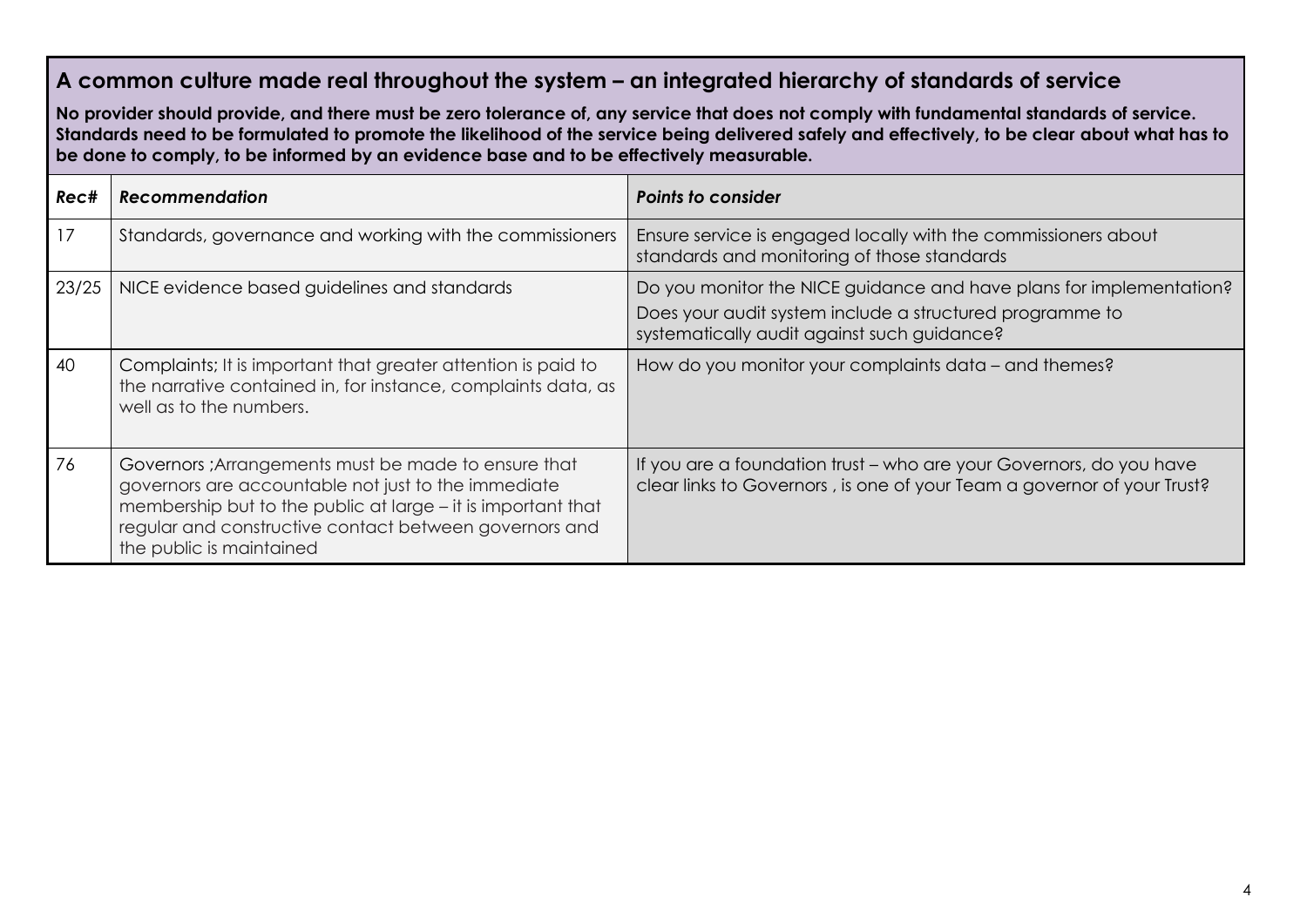#### **Openness, transparency and candour**

**Openness – enabling concerns and complaints to be raised freely without fear and questions asked to be answered.**

**Transparency – allowing information about the truth about performance and outcomes to be shared with staff, patients, the public and regulators.**

**Candour – any patient harmed by the provision of a healthcare service is informed of the fact and an appropriate remedy offered, regardless of whether a complaint has been made or a question asked about it.**

| Rec# | <b>Recommendation</b>                                                                                                                                                                                                                                                                                                                                                                                                                                                            | <b>Points to consider</b>                                                                                                                                                                                                                                                                       |
|------|----------------------------------------------------------------------------------------------------------------------------------------------------------------------------------------------------------------------------------------------------------------------------------------------------------------------------------------------------------------------------------------------------------------------------------------------------------------------------------|-------------------------------------------------------------------------------------------------------------------------------------------------------------------------------------------------------------------------------------------------------------------------------------------------|
| 173  | Every healthcare organisation and everyone working for<br>them must be honest, open and truthful in all their dealings<br>with patients and the public, and organisational and<br>personal interests must never be allowed to outweigh the<br>duty to be honest, open and truthful.                                                                                                                                                                                              | Is there a clear process for being open within the organisation and<br>department?<br>Do the processes allow this to occur with minimal delay?<br>Are all ED staff aware of their obligation to being open?<br>Have all ED staff received training in communicating such information?           |
| 174  | Where death or serious harm has been or may have been<br>caused to a patient by an act or omission of the<br>organisation or its staff, the patient (or any lawfully entitled<br>personal representative or other authorised person) should<br>be informed of the incident, given full disclosure of the<br>surrounding circumstances and be offered an<br>appropriate level of support, whether or not the patient or<br>representative has asked for this information.         | Are all ED staff aware of the processes used in investigation of serious<br>incidents?                                                                                                                                                                                                          |
| 181  | A statutory obligation should be imposed to observe a duty<br>of candour: on registered medical practitioners and<br>registered nurses and other registered professionals who<br>believe or suspect that treatment or care provided to a<br>patient by or on behalf of any healthcare provider by which<br>they are employed has caused death or serious injury to the<br>patient to report their belief or suspicion to their employer as<br>soon as is reasonably practicable. | Are all staff aware of the process to raise a concern?<br>Are all staff aware of the procedure to be followed when they do<br>believe their concerns have not been listened to?<br>Are there processes in place to support staff who are involved in a<br>serious incident (the second victim)? |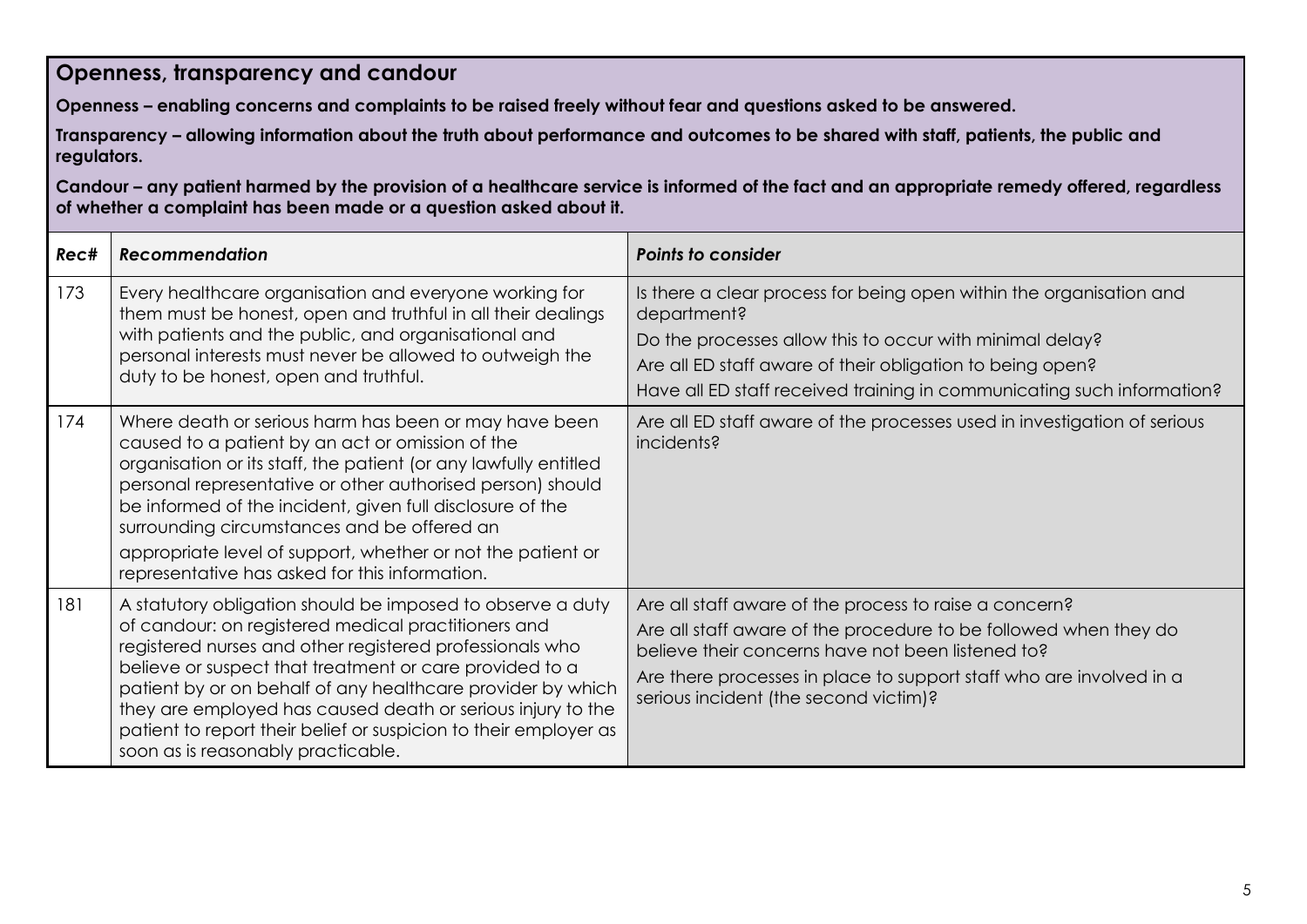| <b>Nursing</b> |                                                                                                                                                                                                                                                                                                                                                                                                                                                                                                                                                                                                                                                                                                                                                                                                                                                                                                                                                            |                                                                                                                                                                                                                                                                                                                                                                                                                                                                                                                                                                                                                                                                                                                                                                                                                                                                                                                                                                                                                                                                                                                                                                                                                                                                                                                                                 |
|----------------|------------------------------------------------------------------------------------------------------------------------------------------------------------------------------------------------------------------------------------------------------------------------------------------------------------------------------------------------------------------------------------------------------------------------------------------------------------------------------------------------------------------------------------------------------------------------------------------------------------------------------------------------------------------------------------------------------------------------------------------------------------------------------------------------------------------------------------------------------------------------------------------------------------------------------------------------------------|-------------------------------------------------------------------------------------------------------------------------------------------------------------------------------------------------------------------------------------------------------------------------------------------------------------------------------------------------------------------------------------------------------------------------------------------------------------------------------------------------------------------------------------------------------------------------------------------------------------------------------------------------------------------------------------------------------------------------------------------------------------------------------------------------------------------------------------------------------------------------------------------------------------------------------------------------------------------------------------------------------------------------------------------------------------------------------------------------------------------------------------------------------------------------------------------------------------------------------------------------------------------------------------------------------------------------------------------------|
| Rec#           | <b>Recommendation</b>                                                                                                                                                                                                                                                                                                                                                                                                                                                                                                                                                                                                                                                                                                                                                                                                                                                                                                                                      | <b>Points to consider</b>                                                                                                                                                                                                                                                                                                                                                                                                                                                                                                                                                                                                                                                                                                                                                                                                                                                                                                                                                                                                                                                                                                                                                                                                                                                                                                                       |
| 185            | There should be an increased focus in nurse training,<br>education and professional development on the practical<br>requirements of delivering compassionate care in addition<br>to the theory. A system which ensures the delivery of proper<br>standards of nursing requires:<br>Selection of recruits to the profession who evidence the:<br>Possession of the appropriate values, attitudes and<br>behaviours;<br>Ability and motivation to enable them to put the<br>welfare of others above their own interests;<br>Drive to maintain, develop and improve their own<br>п<br>standards and abilities:<br>Intellectual achievements to enable them to acquire<br>п<br>through training the necessary technical skills;<br>Training and experience in delivery of compassionate care;<br>Leadership which constantly reinforces values and<br>standards of compassionate care; Involvement in, and<br>responsibility for, the planning and delivery of | Is there is an emphasis and commitment in your ED to recruiting high<br>calibre nurses who are motivated to deliver compassionate effective<br>care?<br>Does your recruitment process prioritise qualities that are important and<br>in most cases essential to delivering good nursing such as good<br>communication skills, evidence of a caring attitude toward patients,<br>relatives and colleagues, a receptiveness to diversity and a non-<br>judgmental attitude, high motivation to achieve and an aspiration for a<br>career which is continually changing and evolving?<br>Consider whether your ED actively supports nursing staff in developing<br>their problems solving skills and abilities to function effectively and with<br>compassion in stressful situations and often with limited resources?<br>Consider whether your ED appreciates that nursing and nursing<br>education are physically, mentally and emotionally demanding, this<br>calls for vigilance to ensure good role models are recognised and their<br>practice exemplified and encouraged in the nursing team as a whole<br>Consider whether your ED adequately supports nursing staff who are<br>undertaking further education and training so they do not become<br>"burnt out" by working and studying thus losing compassion for those in<br>their care |
|                | compassionate care;<br>Constant support and incentivisation which values nurses<br>and the work they do through:                                                                                                                                                                                                                                                                                                                                                                                                                                                                                                                                                                                                                                                                                                                                                                                                                                           | Do all of your nursing staff have a professional development plan and<br>regular appraisal to ensure they are supported in achieving this?<br>Does your ED debrief with nursing and medical staff after challenging                                                                                                                                                                                                                                                                                                                                                                                                                                                                                                                                                                                                                                                                                                                                                                                                                                                                                                                                                                                                                                                                                                                             |
|                | Recognition of achievement;                                                                                                                                                                                                                                                                                                                                                                                                                                                                                                                                                                                                                                                                                                                                                                                                                                                                                                                                | shifts commending good performance and addressing in a positive and                                                                                                                                                                                                                                                                                                                                                                                                                                                                                                                                                                                                                                                                                                                                                                                                                                                                                                                                                                                                                                                                                                                                                                                                                                                                             |
|                | Regular, comprehensive feedback on performance<br>and concerns;                                                                                                                                                                                                                                                                                                                                                                                                                                                                                                                                                                                                                                                                                                                                                                                                                                                                                            | constructive way areas of shortfall and ways of improving particularly<br>with respect to safety, compassion and dignity of patients?                                                                                                                                                                                                                                                                                                                                                                                                                                                                                                                                                                                                                                                                                                                                                                                                                                                                                                                                                                                                                                                                                                                                                                                                           |
|                | Encouraging them to report concerns and to give<br>priority to patient well-being.                                                                                                                                                                                                                                                                                                                                                                                                                                                                                                                                                                                                                                                                                                                                                                                                                                                                         | Are you confident that your nursing staff, particularly junior nurses could<br>report to you or any senior staff member incidents or areas of concern<br>without fear of adverse repercussion?                                                                                                                                                                                                                                                                                                                                                                                                                                                                                                                                                                                                                                                                                                                                                                                                                                                                                                                                                                                                                                                                                                                                                  |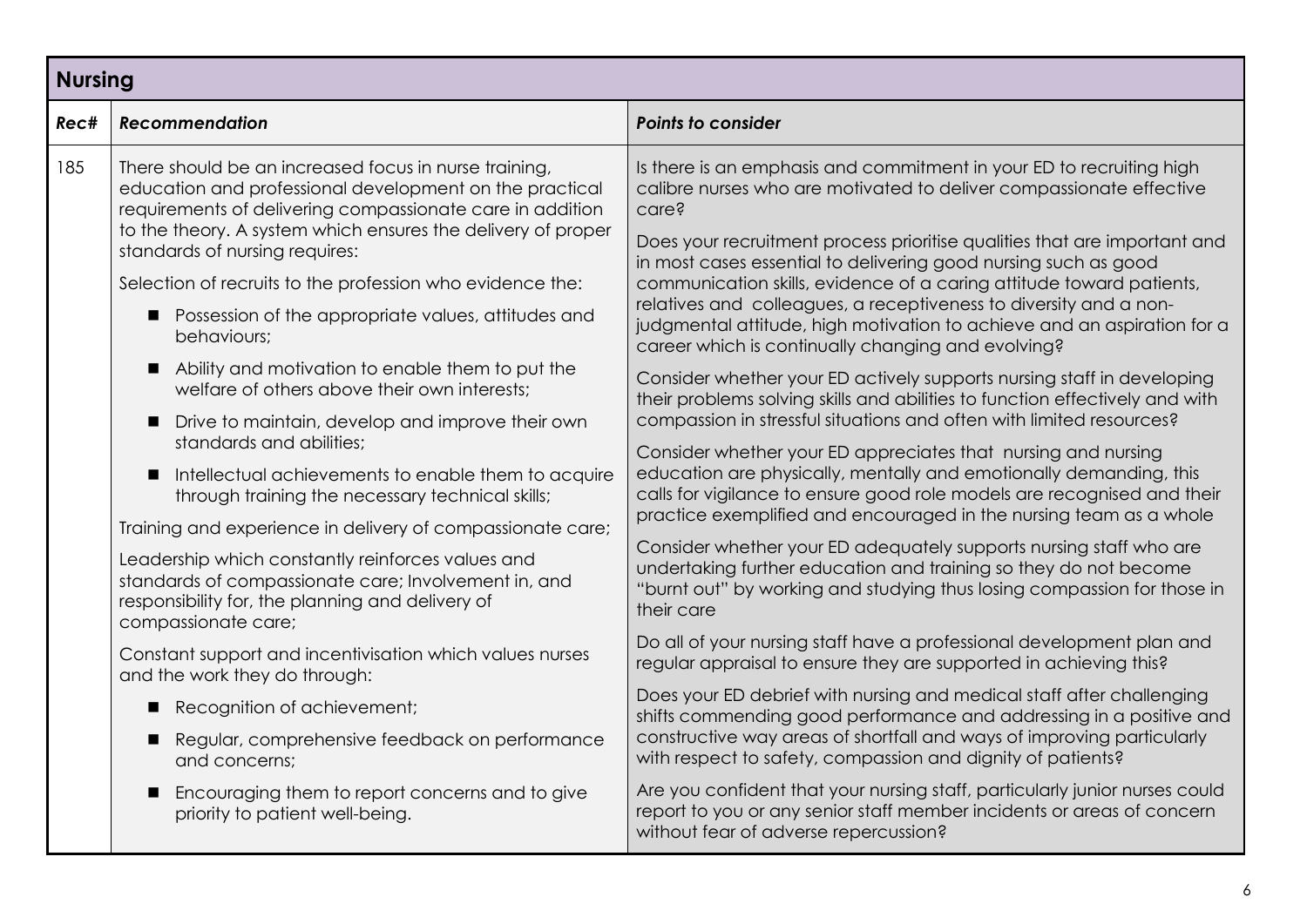| 191 | Healthcare employers recruiting nursing staff, whether<br>qualified or unqualified, should assess candidates' values,<br>attitudes and behaviours towards the well-being of patients<br>and their basic care needs, and care providers should be<br>required to do so by commissioning and regulatory<br>requirements. | Does your department have adequate supervision and mentorship for<br>untrained staff to ensure they are supported and learning in practice?<br>Does your department support NVQ training programmes for health<br>care assistants? |
|-----|------------------------------------------------------------------------------------------------------------------------------------------------------------------------------------------------------------------------------------------------------------------------------------------------------------------------|------------------------------------------------------------------------------------------------------------------------------------------------------------------------------------------------------------------------------------|
|-----|------------------------------------------------------------------------------------------------------------------------------------------------------------------------------------------------------------------------------------------------------------------------------------------------------------------------|------------------------------------------------------------------------------------------------------------------------------------------------------------------------------------------------------------------------------------|

| Caring for the Elderly – Approaches applicable to all patient but requiring special attention for the elderly |                                                                                                                                                                                                                                                                                                                                                                                                                                                                                                                                                                                                                                                                                                                                                                                                                                                                                                                                                                                                    |                                                                                                                                                                                                                                                                                                                                                                                                                                                                                                                                                                                                           |
|---------------------------------------------------------------------------------------------------------------|----------------------------------------------------------------------------------------------------------------------------------------------------------------------------------------------------------------------------------------------------------------------------------------------------------------------------------------------------------------------------------------------------------------------------------------------------------------------------------------------------------------------------------------------------------------------------------------------------------------------------------------------------------------------------------------------------------------------------------------------------------------------------------------------------------------------------------------------------------------------------------------------------------------------------------------------------------------------------------------------------|-----------------------------------------------------------------------------------------------------------------------------------------------------------------------------------------------------------------------------------------------------------------------------------------------------------------------------------------------------------------------------------------------------------------------------------------------------------------------------------------------------------------------------------------------------------------------------------------------------------|
| Rec#                                                                                                          | <b>Recommendation</b>                                                                                                                                                                                                                                                                                                                                                                                                                                                                                                                                                                                                                                                                                                                                                                                                                                                                                                                                                                              | <b>Points to consider</b>                                                                                                                                                                                                                                                                                                                                                                                                                                                                                                                                                                                 |
| 237                                                                                                           | There needs to be effective teamwork between all the<br>different disciplines and services that together provide the<br>collective care often required by an elderly patient; the<br>contribution of cleaners, maintenance staff, and catering<br>staff also needs to be recognised and valued.                                                                                                                                                                                                                                                                                                                                                                                                                                                                                                                                                                                                                                                                                                    | Is their effective, multidisciplinary team work within the ED?<br>Are all staff involved in team briefings? Governance committees etc?<br>Have all your staff including ancillary staff had some training in<br>responding to and caring for patients with Dementia?<br>Are all clinical staff aware of Safeguarding of vulnerable patients and<br>the appropriate channels to follow?                                                                                                                                                                                                                    |
| 238                                                                                                           | Regular interaction and engagement between nurses and<br>patients and those close to them should be systematised<br>through regular ward rounds: All staff need to be enabled to<br>interact constructively, in a helpful and friendly fashion, with<br>patients and visitors.<br>Where possible, wards should have areas where more<br>mobile patients and their visitors can meet in relative<br>privacy and comfort without disturbing other patients. The<br>NHS should develop a greater willingness to communicate<br>by email with relatives.<br>The currently common practice of summary discharge<br>letters followed up some time later with more substantive<br>ones should be reconsidered.<br>Information about an older patient's condition, progress<br>and care and discharge plans should be available and<br>shared with that patient and, where appropriate, those<br>close to them, who must be included in the therapeutic<br>partnership to which all patients are entitled. | Both within the ED and the CDU how is regular interaction between<br>nurses and patients ensured?<br>Are nursing rounds embedded within the ED and CDU?<br>Are detailed discharge letters produced after an ED or CDU<br>attendance?<br>Are all staff supported in finding an appropriate amount of time<br>completing this administrative task?<br>Is it seen as an important part of a clinicians duties or is their more<br>emphasis placed on seeing new patients and achieving the 4hr<br>standards?<br>Are copies of discharge letters from the ED and summaries from the CDU<br>given to patients? |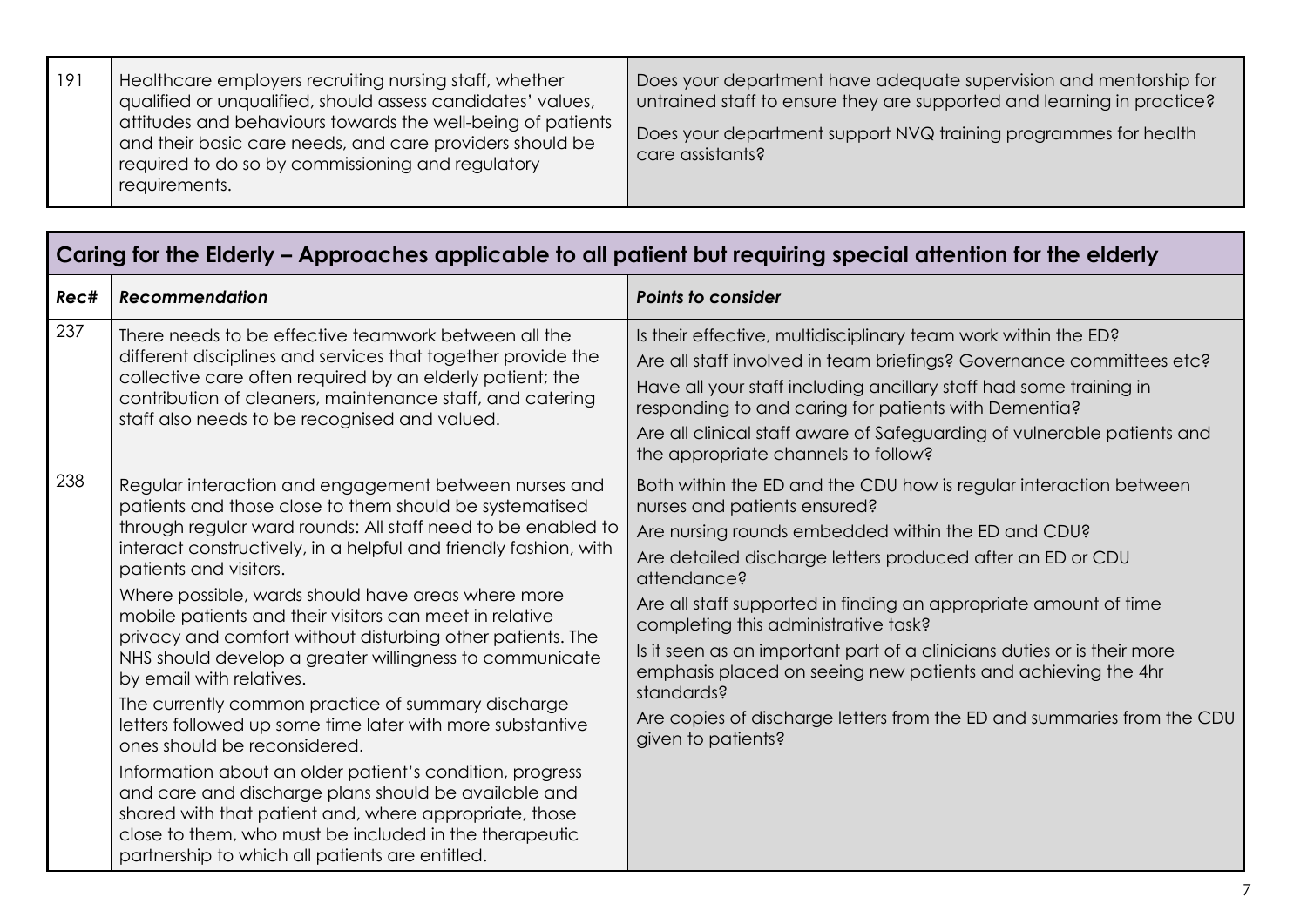| 239 | The care offered by a hospital should not end merely<br>because the patient has surrendered a bed - it should<br>never be acceptable for patients to be discharged in the<br>middle of the night, still less so at any time without absolute<br>assurance that a patient in need of care will receive it on<br>arrival at the planned destination. Discharge areas in<br>hospital need to be properly staffed and provide continued<br>care to the patient.                       | Are there clear processes for when elderly patients can be discharged<br>from the ED and CDU late at night?<br>Are there agreed pathways with the commissioners and community<br>services for those patients who do not require admission late at night?<br>Is the discharge lounge open 24 hrs day?<br>If so can ED patients be transferred to this area? |
|-----|-----------------------------------------------------------------------------------------------------------------------------------------------------------------------------------------------------------------------------------------------------------------------------------------------------------------------------------------------------------------------------------------------------------------------------------------------------------------------------------|------------------------------------------------------------------------------------------------------------------------------------------------------------------------------------------------------------------------------------------------------------------------------------------------------------------------------------------------------------|
| 240 | All staff and visitors need to be reminded to comply with<br>hygiene requirements. Any member of staff, however junior,<br>should be encouraged to remind anyone, however senior,<br>of these.                                                                                                                                                                                                                                                                                    | Are all staff aware of their obligation in terms of hand hygiene?<br>Is mandatory training in infection control up to date for all staff?<br>Is the culture such that all staff, no matter how junior, and patients can<br>remind staff no matter how senior to clean their hands?                                                                         |
| 242 | In the absence of automatic checking and prompting, the<br>process of the administration of medication needs to be<br>overseen by the nurse in charge of the ward, or his/her<br>nominated delegate. A frequent check needs to be done<br>to ensure that all patients have received what they have<br>been prescribed and what they need. This is particularly the<br>case when patients are moved from one ward to another,<br>or they are returned to the ward after treatment. | What is the current performance within the ED and CDU for the<br>administration of medicines at the correct time?<br>What are the main reasons for poor performance in this regard?                                                                                                                                                                        |
| 243 | The recording of routine observations on the ward should,<br>where possible, be done automatically as they are taken,<br>with results being immediately accessible to all staff<br>electronically in a form enabling progress to be monitored<br>and interpreted. If this cannot be done, there needs to be a<br>system whereby ward leaders and named nurses are<br>responsible for ensuring that the observations are carried<br>out and recorded.                              | Are electronic systems in use for the recording of observations?<br>What is the current performance within the ED and CDU for the<br>recording of observation according to national standards and local<br>requirements?                                                                                                                                   |
| 244 | Common information systems                                                                                                                                                                                                                                                                                                                                                                                                                                                        | Who participates in the Trust IC strategy from your department?<br>Are your systems integrated?<br>Can you influence locally for the ICt strategy?                                                                                                                                                                                                         |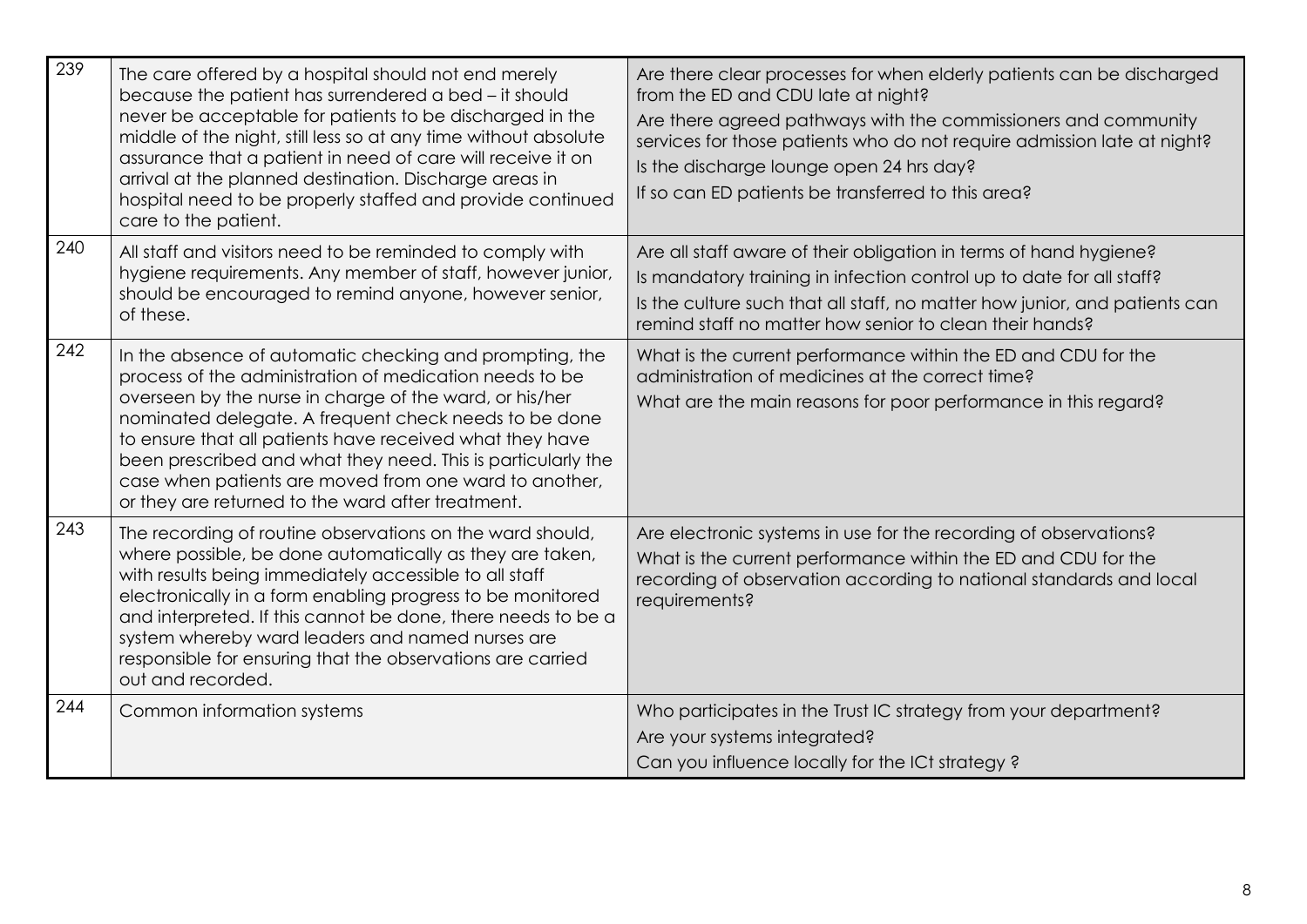| <b>Information</b> |                                                                                                                                                                                                                                                                                                                                                                                                                                                                                                                                                                                                                                                                                                                                                                                                                                                                                                                                                                                                                                                                                                                     |                                                                                                                                                                                                                                                                                                                                                                                  |
|--------------------|---------------------------------------------------------------------------------------------------------------------------------------------------------------------------------------------------------------------------------------------------------------------------------------------------------------------------------------------------------------------------------------------------------------------------------------------------------------------------------------------------------------------------------------------------------------------------------------------------------------------------------------------------------------------------------------------------------------------------------------------------------------------------------------------------------------------------------------------------------------------------------------------------------------------------------------------------------------------------------------------------------------------------------------------------------------------------------------------------------------------|----------------------------------------------------------------------------------------------------------------------------------------------------------------------------------------------------------------------------------------------------------------------------------------------------------------------------------------------------------------------------------|
| Rec#               | <b>Recommendation</b>                                                                                                                                                                                                                                                                                                                                                                                                                                                                                                                                                                                                                                                                                                                                                                                                                                                                                                                                                                                                                                                                                               | <b>Points to consider</b>                                                                                                                                                                                                                                                                                                                                                        |
| 256                | A proactive system for following up patients shortly after<br>discharge would not only be good "customer service", it<br>would probably provide a wider range of responses and<br>feedback on their care.                                                                                                                                                                                                                                                                                                                                                                                                                                                                                                                                                                                                                                                                                                                                                                                                                                                                                                           | Are processes in place for this to occur?<br>If not what resources would be required for this to become standard<br>practice?                                                                                                                                                                                                                                                    |
| 262                | All healthcare provider organisations, in conjunction with<br>their healthcare professionals, should develop and maintain<br>systems which give them:<br>Effective real-time information on the performance of each<br>of their services against patient safety and minimum quality<br>standards;<br>Effective real-time information of the performance of each<br>of their consultants and specialist teams in relation to<br>mortality, morbidity, outcome and patient satisfaction.<br>In doing so, they should have regard, in relation to each<br>service, to best practice for information management of<br>that service as evidenced by recommendations of the<br>Information Centre, and recommendations of specialist<br>organisations such as the medical Royal Colleges.<br>The information derived from such systems should, to the<br>extent practicable, be published and in any event made<br>available in full to commissioners and regulators, on request,<br>and with appropriate explanation, and to the extent that is<br>relevant to individual patients, to assist in choice of<br>treatment. | Is real time information in regard to safety and quality available to all<br>staff?<br>How is such information made available to all grades and disciplines of<br>staff?<br>Mortality data is difficult to assign to individual consultants in the ED but<br>does the team review all deaths, poor outcomes and satisfaction<br>related to care delivered within the ED and CDU? |
| 263                | It must be recognised to be the professional duty of all<br>healthcare professionals to collaborate in the provision of<br>information required for such statistics on the efficacy of<br>treatment in specialties.                                                                                                                                                                                                                                                                                                                                                                                                                                                                                                                                                                                                                                                                                                                                                                                                                                                                                                 | Do all members of clinical staff collaborate in the collection and<br>discussion of data regarding efficacy of treatment?                                                                                                                                                                                                                                                        |